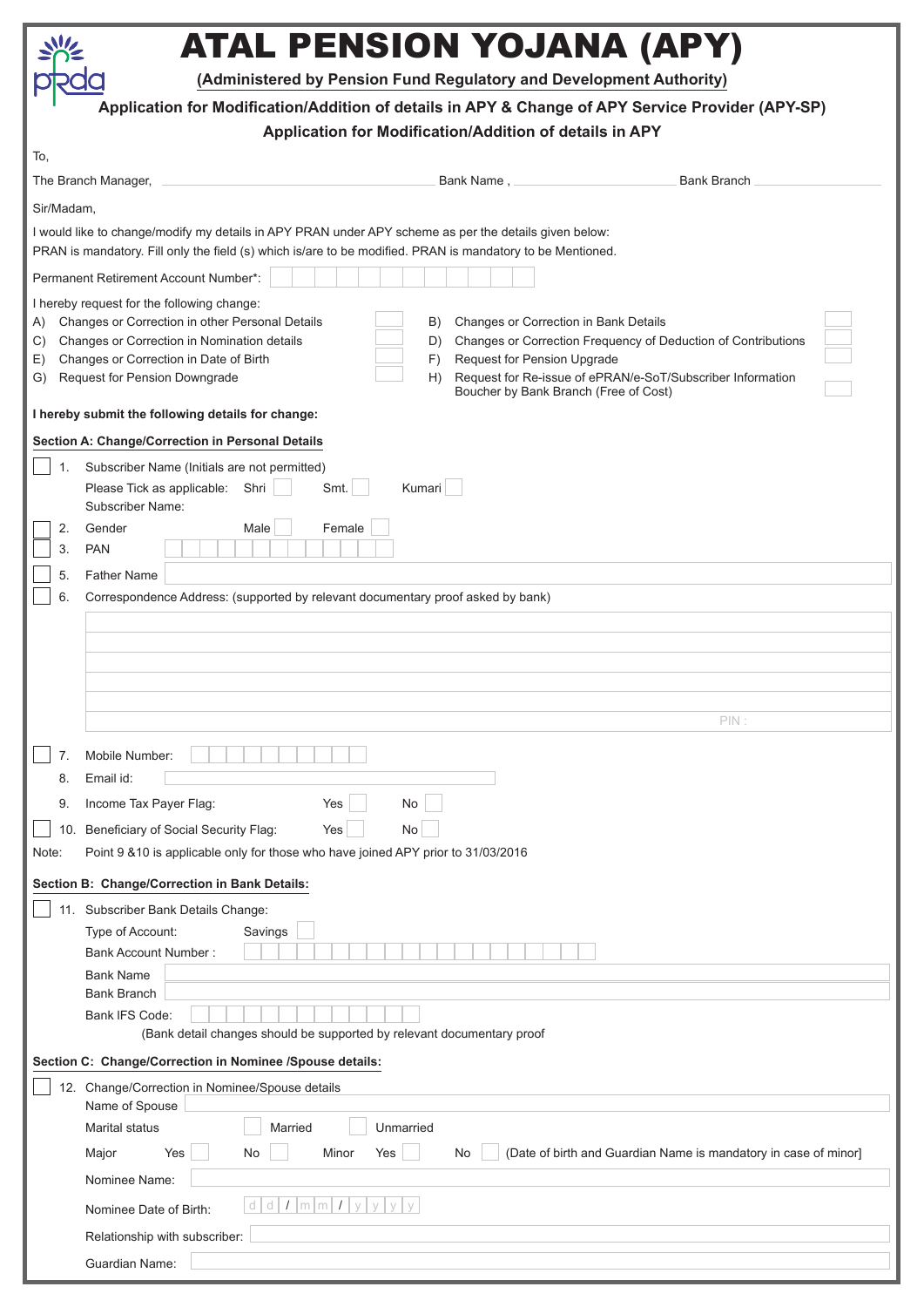| 13. Declaration:                                                                                                                                                                                                                                                                                                                                                                                                                                                                                                                                                                                                                                                                               | the applicant, do hereby declare that the Information provided above is true to the                                                                                                                                                                                                                                                                    |  |  |
|------------------------------------------------------------------------------------------------------------------------------------------------------------------------------------------------------------------------------------------------------------------------------------------------------------------------------------------------------------------------------------------------------------------------------------------------------------------------------------------------------------------------------------------------------------------------------------------------------------------------------------------------------------------------------------------------|--------------------------------------------------------------------------------------------------------------------------------------------------------------------------------------------------------------------------------------------------------------------------------------------------------------------------------------------------------|--|--|
| best of my knowledge & belief.                                                                                                                                                                                                                                                                                                                                                                                                                                                                                                                                                                                                                                                                 |                                                                                                                                                                                                                                                                                                                                                        |  |  |
| ď<br>d<br>$m$ $m$<br>Date:                                                                                                                                                                                                                                                                                                                                                                                                                                                                                                                                                                                                                                                                     |                                                                                                                                                                                                                                                                                                                                                        |  |  |
|                                                                                                                                                                                                                                                                                                                                                                                                                                                                                                                                                                                                                                                                                                |                                                                                                                                                                                                                                                                                                                                                        |  |  |
|                                                                                                                                                                                                                                                                                                                                                                                                                                                                                                                                                                                                                                                                                                |                                                                                                                                                                                                                                                                                                                                                        |  |  |
|                                                                                                                                                                                                                                                                                                                                                                                                                                                                                                                                                                                                                                                                                                | Signature/Thumb Impression* of Subscriber<br>(* LTI in case of male and RTI in case of female)                                                                                                                                                                                                                                                         |  |  |
|                                                                                                                                                                                                                                                                                                                                                                                                                                                                                                                                                                                                                                                                                                |                                                                                                                                                                                                                                                                                                                                                        |  |  |
| Section D : Change / Correction in Frequency:                                                                                                                                                                                                                                                                                                                                                                                                                                                                                                                                                                                                                                                  |                                                                                                                                                                                                                                                                                                                                                        |  |  |
| 14. Change/Correction in Frequency of deduction of APY contribution:                                                                                                                                                                                                                                                                                                                                                                                                                                                                                                                                                                                                                           |                                                                                                                                                                                                                                                                                                                                                        |  |  |
| Update/Correct the frequency to (Tick the relevant Box):                                                                                                                                                                                                                                                                                                                                                                                                                                                                                                                                                                                                                                       |                                                                                                                                                                                                                                                                                                                                                        |  |  |
| Monthly<br>Quarterly                                                                                                                                                                                                                                                                                                                                                                                                                                                                                                                                                                                                                                                                           | Halfyearly                                                                                                                                                                                                                                                                                                                                             |  |  |
| Section E: Change/ Correction in Date of Birth:                                                                                                                                                                                                                                                                                                                                                                                                                                                                                                                                                                                                                                                |                                                                                                                                                                                                                                                                                                                                                        |  |  |
| 15. Change/Correction in Date of Birth:                                                                                                                                                                                                                                                                                                                                                                                                                                                                                                                                                                                                                                                        |                                                                                                                                                                                                                                                                                                                                                        |  |  |
| Update/Correct the Date of Birth to (Tick the relevant Box):<br>Correct Date of Birth*<br>$d d$ / $m$ $m$<br>$\sqrt{ }$                                                                                                                                                                                                                                                                                                                                                                                                                                                                                                                                                                        |                                                                                                                                                                                                                                                                                                                                                        |  |  |
| (Date of Birth should be supported by relevant documentary proof)                                                                                                                                                                                                                                                                                                                                                                                                                                                                                                                                                                                                                              |                                                                                                                                                                                                                                                                                                                                                        |  |  |
| Declaration:<br>16.                                                                                                                                                                                                                                                                                                                                                                                                                                                                                                                                                                                                                                                                            |                                                                                                                                                                                                                                                                                                                                                        |  |  |
|                                                                                                                                                                                                                                                                                                                                                                                                                                                                                                                                                                                                                                                                                                | I hereby authorize the bank to debit my bank account for making payment under APY as applicable based on correction in date of birth If the transaction is delayed or<br>not effected at all for insufficient balance, I would not hold the bank responsible. Shortfall amount would be given by subscriber in case of increase in contribution amount |  |  |
|                                                                                                                                                                                                                                                                                                                                                                                                                                                                                                                                                                                                                                                                                                | as a result of correction in date of birth. In case of excess amount contributed by subscriber, amount will be deposited in subscriber savings account by NSDL-CRA.                                                                                                                                                                                    |  |  |
|                                                                                                                                                                                                                                                                                                                                                                                                                                                                                                                                                                                                                                                                                                |                                                                                                                                                                                                                                                                                                                                                        |  |  |
| d   d   I   m   m  <br>$\prime$<br>$\vee$<br>Date:                                                                                                                                                                                                                                                                                                                                                                                                                                                                                                                                                                                                                                             | Signature/Thumb Impression* of Subscriber                                                                                                                                                                                                                                                                                                              |  |  |
|                                                                                                                                                                                                                                                                                                                                                                                                                                                                                                                                                                                                                                                                                                | (* LTI in case of male and RTI in case of female)                                                                                                                                                                                                                                                                                                      |  |  |
| <b>Section F: Request for Pension Amount Upgrade:</b>                                                                                                                                                                                                                                                                                                                                                                                                                                                                                                                                                                                                                                          |                                                                                                                                                                                                                                                                                                                                                        |  |  |
| 17. Pension Amount Upgrade: Tick the relevant Box:                                                                                                                                                                                                                                                                                                                                                                                                                                                                                                                                                                                                                                             |                                                                                                                                                                                                                                                                                                                                                        |  |  |
| 2000<br>3000<br>4000                                                                                                                                                                                                                                                                                                                                                                                                                                                                                                                                                                                                                                                                           | 5000                                                                                                                                                                                                                                                                                                                                                   |  |  |
| <b>Section G: Request for Pension Amount Downgrade:</b>                                                                                                                                                                                                                                                                                                                                                                                                                                                                                                                                                                                                                                        |                                                                                                                                                                                                                                                                                                                                                        |  |  |
| 18. Pension Amount Downgrade: Tick the relevant Box:                                                                                                                                                                                                                                                                                                                                                                                                                                                                                                                                                                                                                                           |                                                                                                                                                                                                                                                                                                                                                        |  |  |
| 2000<br>3000<br>1000                                                                                                                                                                                                                                                                                                                                                                                                                                                                                                                                                                                                                                                                           | 4000                                                                                                                                                                                                                                                                                                                                                   |  |  |
| 19. Declaration:                                                                                                                                                                                                                                                                                                                                                                                                                                                                                                                                                                                                                                                                               |                                                                                                                                                                                                                                                                                                                                                        |  |  |
| I hereby authorize the bank to debit my bank account for making payment under APY as applicable based on my age and the pension amount selected by me. If the<br>transaction is delayed or not effected at all for insufficient balance, I would not hold the bank responsible. I also undertake to deposit the additional amount together with<br>overdue interest thereon. I also authorise the bank to debit my bank account (registered under APY) for additional contribution to be paid for upgraded pension amount.<br>In case of downgrade of pension amount, the differential amount would be refunded to the subscriber through direct credit to Bank Account (Registered under APY) |                                                                                                                                                                                                                                                                                                                                                        |  |  |
|                                                                                                                                                                                                                                                                                                                                                                                                                                                                                                                                                                                                                                                                                                |                                                                                                                                                                                                                                                                                                                                                        |  |  |
| $d/d$ $I$   m   m   $I$   y  <br>Date:                                                                                                                                                                                                                                                                                                                                                                                                                                                                                                                                                                                                                                                         | Signature/Thumb Impression* of Subscriber                                                                                                                                                                                                                                                                                                              |  |  |
|                                                                                                                                                                                                                                                                                                                                                                                                                                                                                                                                                                                                                                                                                                | (* LTI in case of male and RTI in case of female)                                                                                                                                                                                                                                                                                                      |  |  |
| Section H: Request for Reissue:                                                                                                                                                                                                                                                                                                                                                                                                                                                                                                                                                                                                                                                                |                                                                                                                                                                                                                                                                                                                                                        |  |  |
| E-PRAN by bank branch (Free of Cost)                                                                                                                                                                                                                                                                                                                                                                                                                                                                                                                                                                                                                                                           |                                                                                                                                                                                                                                                                                                                                                        |  |  |
| E-Statement of Transaction by bank branch (Free of cost)                                                                                                                                                                                                                                                                                                                                                                                                                                                                                                                                                                                                                                       |                                                                                                                                                                                                                                                                                                                                                        |  |  |
| Subscriber Information Boucher (Free of cost)                                                                                                                                                                                                                                                                                                                                                                                                                                                                                                                                                                                                                                                  |                                                                                                                                                                                                                                                                                                                                                        |  |  |
|                                                                                                                                                                                                                                                                                                                                                                                                                                                                                                                                                                                                                                                                                                | ACKNOWLEDGEMENT - MODIFICATION UNDER ATAL PENSION YOJANA (APY)                                                                                                                                                                                                                                                                                         |  |  |
|                                                                                                                                                                                                                                                                                                                                                                                                                                                                                                                                                                                                                                                                                                | (To be filled by the Bank)                                                                                                                                                                                                                                                                                                                             |  |  |
| Name of the Subscriber:                                                                                                                                                                                                                                                                                                                                                                                                                                                                                                                                                                                                                                                                        |                                                                                                                                                                                                                                                                                                                                                        |  |  |
| PRAN:                                                                                                                                                                                                                                                                                                                                                                                                                                                                                                                                                                                                                                                                                          |                                                                                                                                                                                                                                                                                                                                                        |  |  |
| Bank Name:                                                                                                                                                                                                                                                                                                                                                                                                                                                                                                                                                                                                                                                                                     |                                                                                                                                                                                                                                                                                                                                                        |  |  |
| Branch Name:                                                                                                                                                                                                                                                                                                                                                                                                                                                                                                                                                                                                                                                                                   |                                                                                                                                                                                                                                                                                                                                                        |  |  |
| $d \mid d \mid I \mid m \mid m \mid I$<br>Date of Receipt:                                                                                                                                                                                                                                                                                                                                                                                                                                                                                                                                                                                                                                     |                                                                                                                                                                                                                                                                                                                                                        |  |  |
|                                                                                                                                                                                                                                                                                                                                                                                                                                                                                                                                                                                                                                                                                                | Instructions for filling the form                                                                                                                                                                                                                                                                                                                      |  |  |
| This form is to be used for the purpose of change/Correction in subscriber's personal details, nominee details, Bank details, Correction in date<br>of birth and change/Correction in frequency/Pension amount.                                                                                                                                                                                                                                                                                                                                                                                                                                                                                |                                                                                                                                                                                                                                                                                                                                                        |  |  |
| This form is to be submitted at the APY-SPs bank Branch for carrying out necessary changes.                                                                                                                                                                                                                                                                                                                                                                                                                                                                                                                                                                                                    |                                                                                                                                                                                                                                                                                                                                                        |  |  |
| Only those details to be filled where modification/Correction is required.<br>Subscriber are required to submit a relevant documentary proof for execution of any changes as requested by APY-SPs.                                                                                                                                                                                                                                                                                                                                                                                                                                                                                             |                                                                                                                                                                                                                                                                                                                                                        |  |  |
| Form to be filled legibly in Block Letters. Please fill the form in legible handwriting so as to avoid errors in your application processing.                                                                                                                                                                                                                                                                                                                                                                                                                                                                                                                                                  |                                                                                                                                                                                                                                                                                                                                                        |  |  |
| Please do not overwrite.<br>Please tick the box on the left margin of appropriate row where change/Correction is required and provide the corresponding row. Each box wherever provided, should                                                                                                                                                                                                                                                                                                                                                                                                                                                                                                |                                                                                                                                                                                                                                                                                                                                                        |  |  |
| contain only one character.                                                                                                                                                                                                                                                                                                                                                                                                                                                                                                                                                                                                                                                                    |                                                                                                                                                                                                                                                                                                                                                        |  |  |
| Mention 12 digit PRAN correctly.<br>All dates should be in DD MM YYYY format                                                                                                                                                                                                                                                                                                                                                                                                                                                                                                                                                                                                                   |                                                                                                                                                                                                                                                                                                                                                        |  |  |
| Application incomplete in any respect and/ or not accompanied by required documents asked by bank is liable to be rejected.                                                                                                                                                                                                                                                                                                                                                                                                                                                                                                                                                                    |                                                                                                                                                                                                                                                                                                                                                        |  |  |
| Ask for acknowledgement receipt on submission of request.                                                                                                                                                                                                                                                                                                                                                                                                                                                                                                                                                                                                                                      |                                                                                                                                                                                                                                                                                                                                                        |  |  |
| Subscribers are advised to retain the acknowledgement slip signed/stamped by APY-SP where they have submitted the application.                                                                                                                                                                                                                                                                                                                                                                                                                                                                                                                                                                 |                                                                                                                                                                                                                                                                                                                                                        |  |  |